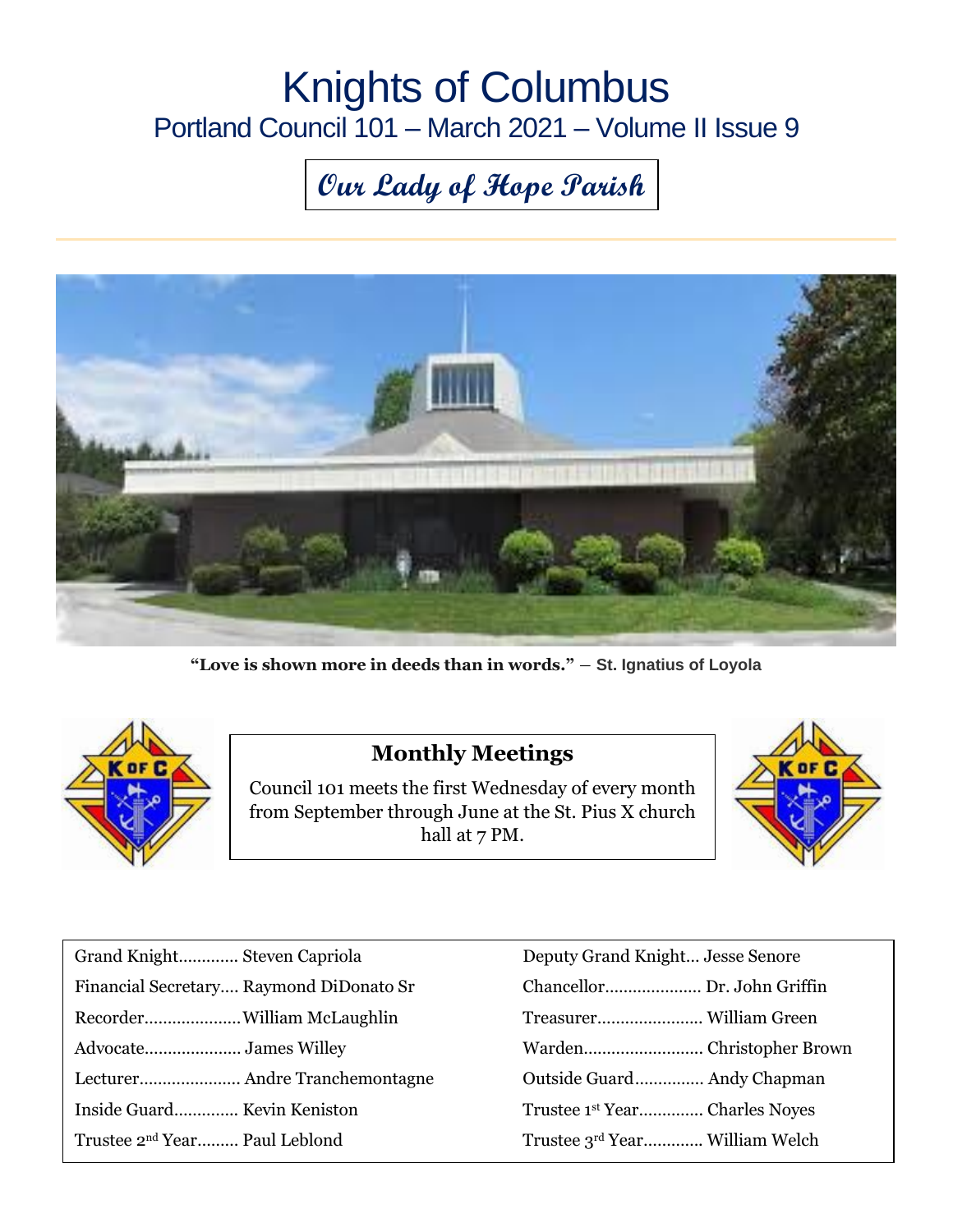#### **In This Issue:**

- News from the Grand Knight
- Membership dues
- Zoom participation continues for our in-person meetings
- Upcoming events
- Calendar for rest of 2021
- Fundraising at OLH Parish
- Nun's Night thank you notes
- Fr McGivney Prayer night
- Please pray for
- Quotes for Lent
- March birthdays and anniversaries

## **From the Grand Knights Desk…**

Our council would like to welcome our newest member, **Peter Rickett**! Peter is a lifelong resident of Portland. He attended St. Anselm College in Manchester, NH where he first joined the Knights of Columbus around October of 1982. He married and raised a family in Portland while attending St. Pius X church. For the last 20+ years he has been the Vice President of Sales and Marketing for a technology company. As an empty nester and approaching retirement he is looking forward to renewing his connections with the church and the Knights. He recently received his 2<sup>nd</sup> and 3<sup>rd</sup> degrees on March 11<sup>th</sup>.

If you are a **4 th degree Knight**, remember that **Assembly #377 has monthly meetings at the St. Pius X church hall**. The meetings are the second Monday of the month starting at 7 PM and last for about an hour. **The next meeting is on Monday, April 12th at 7 PM.** Please join us if you feel safe being out in public during the pandemic. Masks and social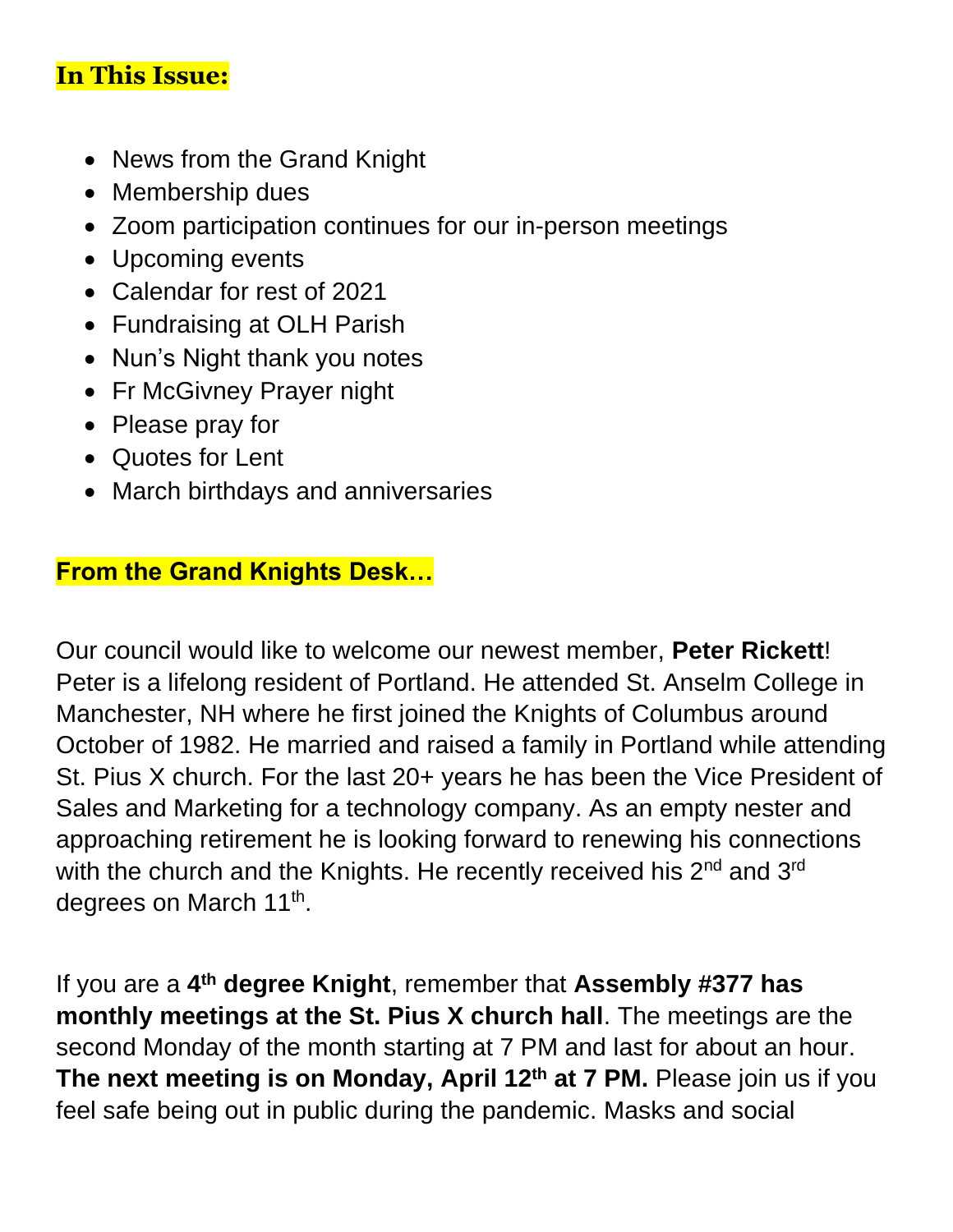distancing rules are followed for everyone's safety. We hope to see you there!

Remember to fill out Surge Reports for any activities that you have been involved in, both within and beyond our parish. The form can be found at **[https://maineknights.net/surge-form/.](https://maineknights.net/surge-form/)** Contact Steve Capriola if you need help filling out the form or would like us to fill it out for you.

If you or anyone you know is in need of help during the current healthcare crisis please don't hesitate to reach out to us!

You can contact Steve Capriola at 207-233-3565 or via e-mail at **[sjcapri@maine.rr.com](mailto:sjcapri@maine.rr.com)**

Hoping you and your family stay safe and healthy during the current health and economic crisis!

Steve Capriola – Grand Knight Council 101

#### **Membership dues:**

There are still quite a few of our members who have not paid their membership dues for the current year. Due to the pandemic, we have not been able to have our usual fund raisers but continue to support our parish and the community at large. This makes payment of dues that much more important. If you haven't paid your dues please send payment to Ray DiDonato at 29 Edwards St., Portland 04102. If you are undergoing a financial or medical hardship please contact Ray as you may have your dues waived. You can contact him at **[raydidonatosr.1@gmail.com](mailto:raydidonatosr.1@gmail.com)** or call him at 207-831-3494.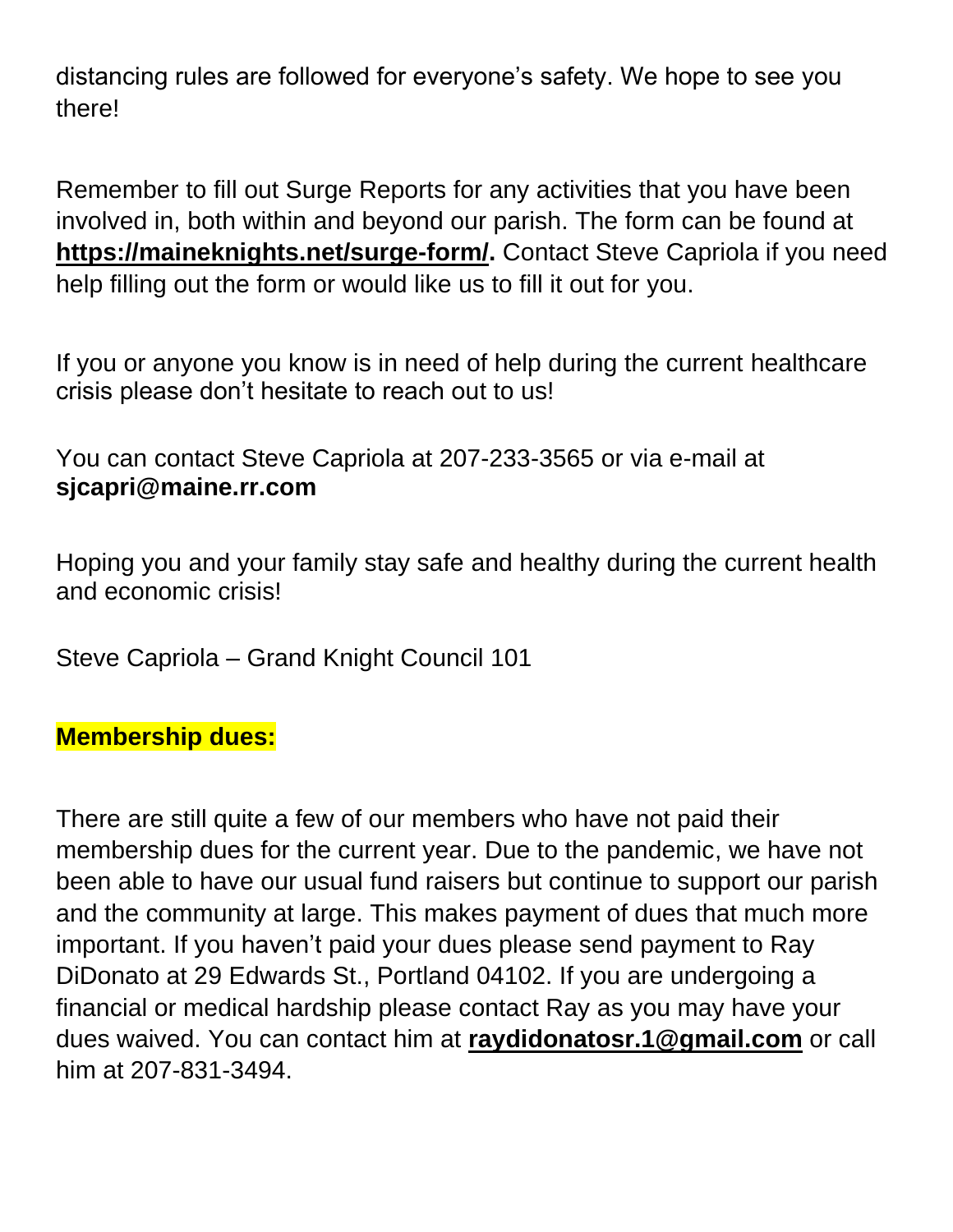**Zoom participation continues for council 101 in-person meetings:**

In order to allow our members who do not want to be out in public due to the pandemic we will continue to use Zoom for online participation during our inperson meetings at the St. Pius X church hall. This alternate, safe way to be at our meetings has been working out quite well with a handful of members joining us each of the last three meetings.

#### **Upcoming Events:**

Our next **officers meeting** is on Wednesday, March 3<sup>rd</sup> at 6 PM at the St. Pius church hall. The meeting will also be available on-line via Zoom.

Our next **council meeting** is Wednesday, March 3<sup>rd</sup>, starting at 7 PM. We will have this meeting at the St. Pius church hall. We will meet upstairs in the main hall. The meeting will be available for on-line participation via Zoom.

Please join us for these meetings, in-person or on-line. Despite the pandemic, our council remains very active and continues to pursue those activities that we can do so safely during the current health care crisis.

#### **Remember that everyone must wear a mask and practice social distancing at all of our meetings!**

The St. Patrick's annual dinner and our annual \$100 charity raffle have been cancelled due to the pandemic. Due to the virus, we can't have a dinner in a safe and healthy manner and it would be difficult to sell enough of the \$100 raffle tickets to turn a profit after payouts.

**Easter Sunday** is April 4<sup>th</sup> this year. The Easter week mass schedule is as follows: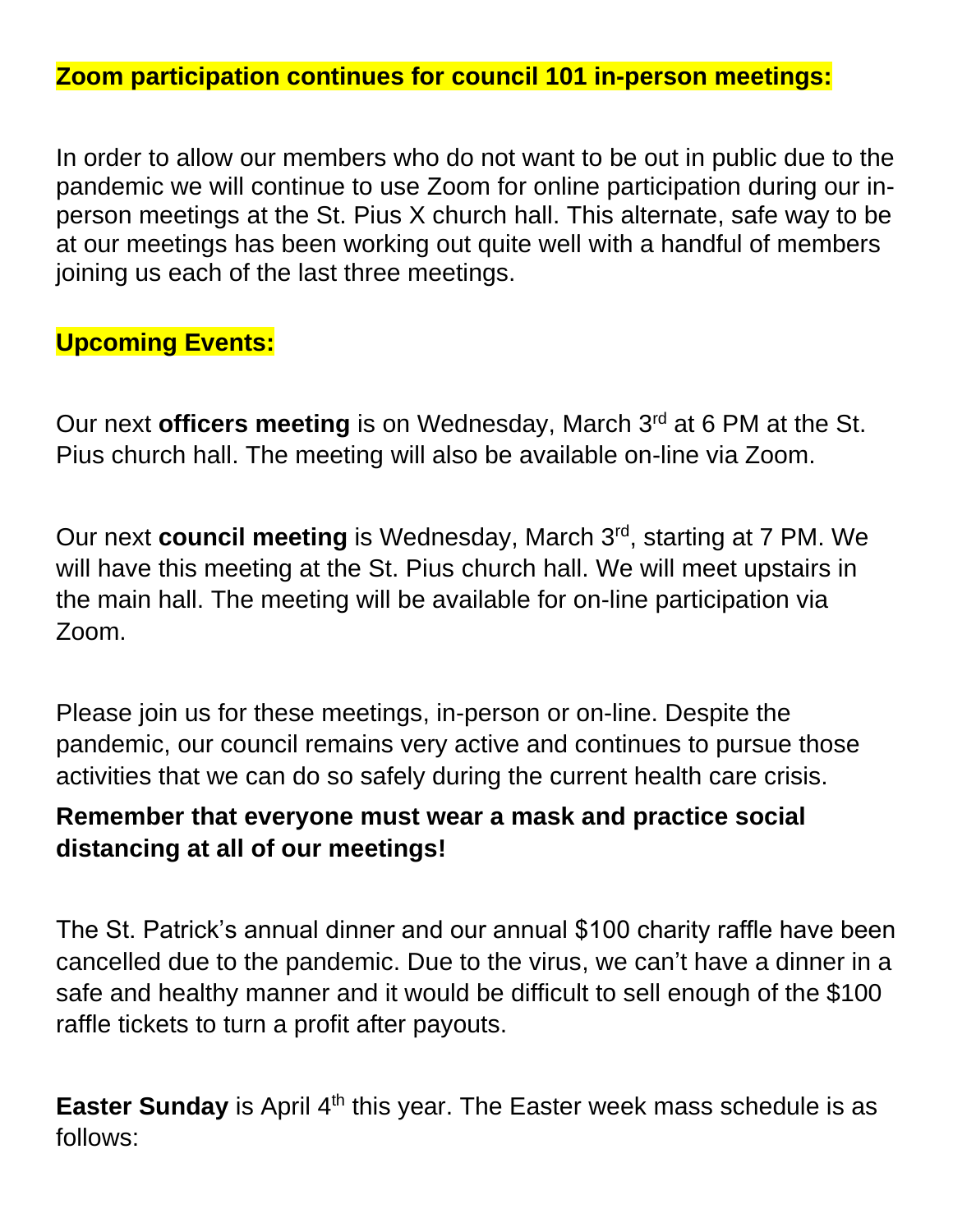Holy Thursday, April 1<sup>st</sup> 7 PM at St. Pius X

Good Friday, April 2nd 7 PM at St. Pius X

Easter Vigil Saturday, April 3rd 8 PM at St. Joseph church

Easter Sunday masses: 7 AM and 9 AM at St. Pius X, 9 AM at St. Pius X Hall, 8 AM and 10 AM St. Joseph church and 10 AM Fr Hayes Center.

Advance reservations are required. Please see the parish bulletin for more details.

#### **Fundraising at OLH Parish:**

The Mac & Cheese takeout dinner on February 13<sup>th</sup> was a huge success. We sold 81 dinners which raised \$1215 for the parish. Costs of the food and take out containers of \$390 was covered by our council with council 11257 chipping in \$60 of this amount to help cover the cost of the containers which will also be used for the March 13<sup>th</sup> dinner hosted by council 11257.

The dinner on March 13<sup>th</sup>, in celebration with St. Patrick's Day (March 17<sup>th</sup>), will be a repeat of our very popular lobster roll dinner.

The parish events committee meets every month to discuss fundraising and

community activities for the parish. Weekly donations are down and most normal fundraising and other church activities have been cancelled due to the pandemic. In addition to the takeout dinners, you will continue to be hearing about other fund raising and parish activities through the parish bulletin, website and church announcements.

Please support our parish by participating in our various activities whenever and wherever you can!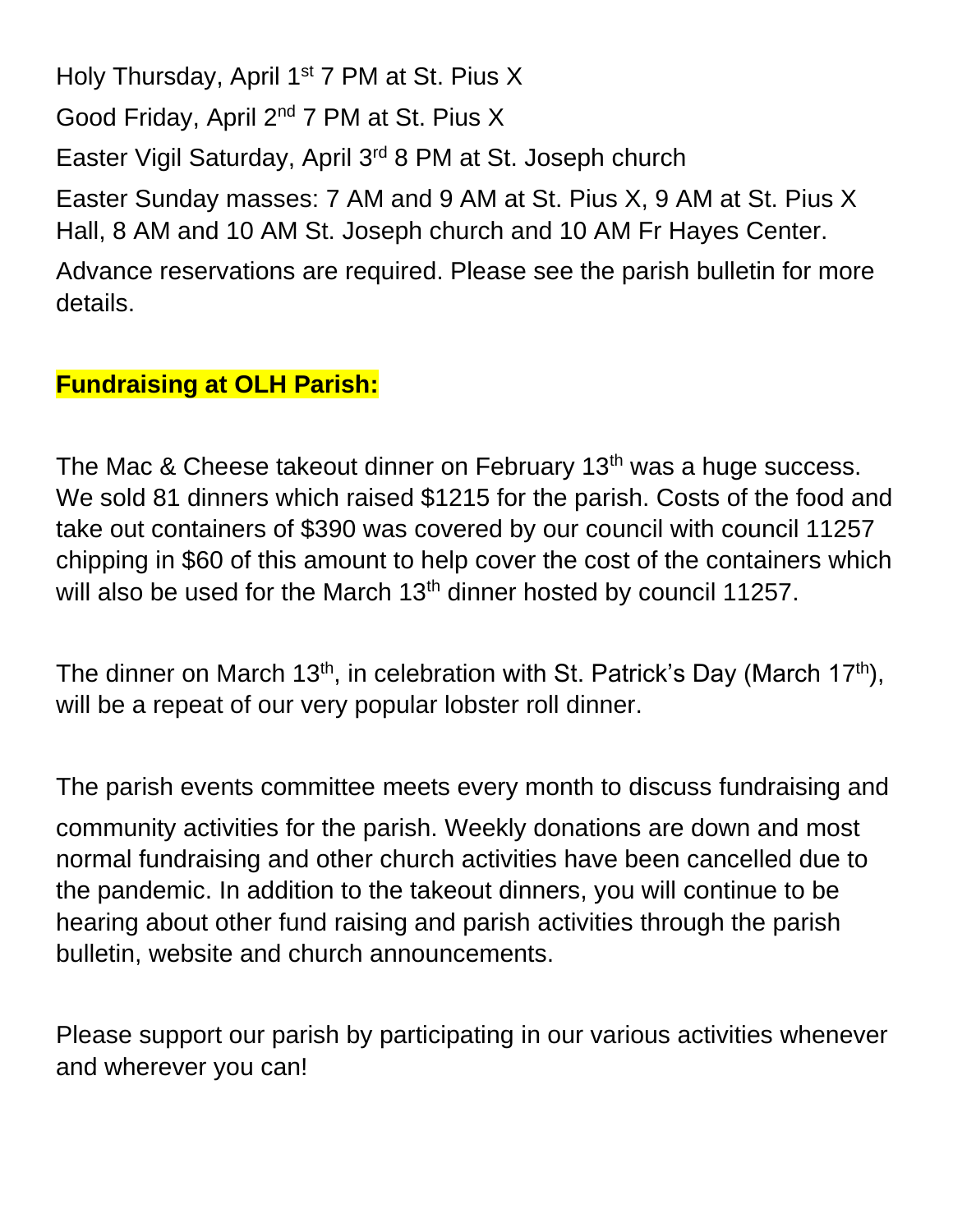#### **Nun's Night Thank You Notes:**

We continue to receive thank you letters from nuns for the Christmas gifts that we gave them. Here are the latest…

*To the Knights and the Ladies,*

*How thoughtful of you to remember us so generously at Christmas time – and, in fact, so faithfully each year with the suppers which could not happen in 2020. Thank you so very much for all you do for the sisters and for so many others. May the year 2021 (sic) be one of great peace for you and yours.*

*Sister Joyce Mahony & Sister Mary George O'Toole*

*Dear Knights,*

*What a special surprise it was for us to hear from you! May God bless you all, for your works, love and kindness you do for so many people in Portland!*

*Thank you and you are always in my prayers too! Happy New Year too!*

*Sr. Annemarie Kiah*

#### **Fr McGivney Prayer night:**

A letter from our Maine State Council Faith Program Director is attached to the end of this newsletter detailing the Fr McGivney Prayer Hour. Is anyone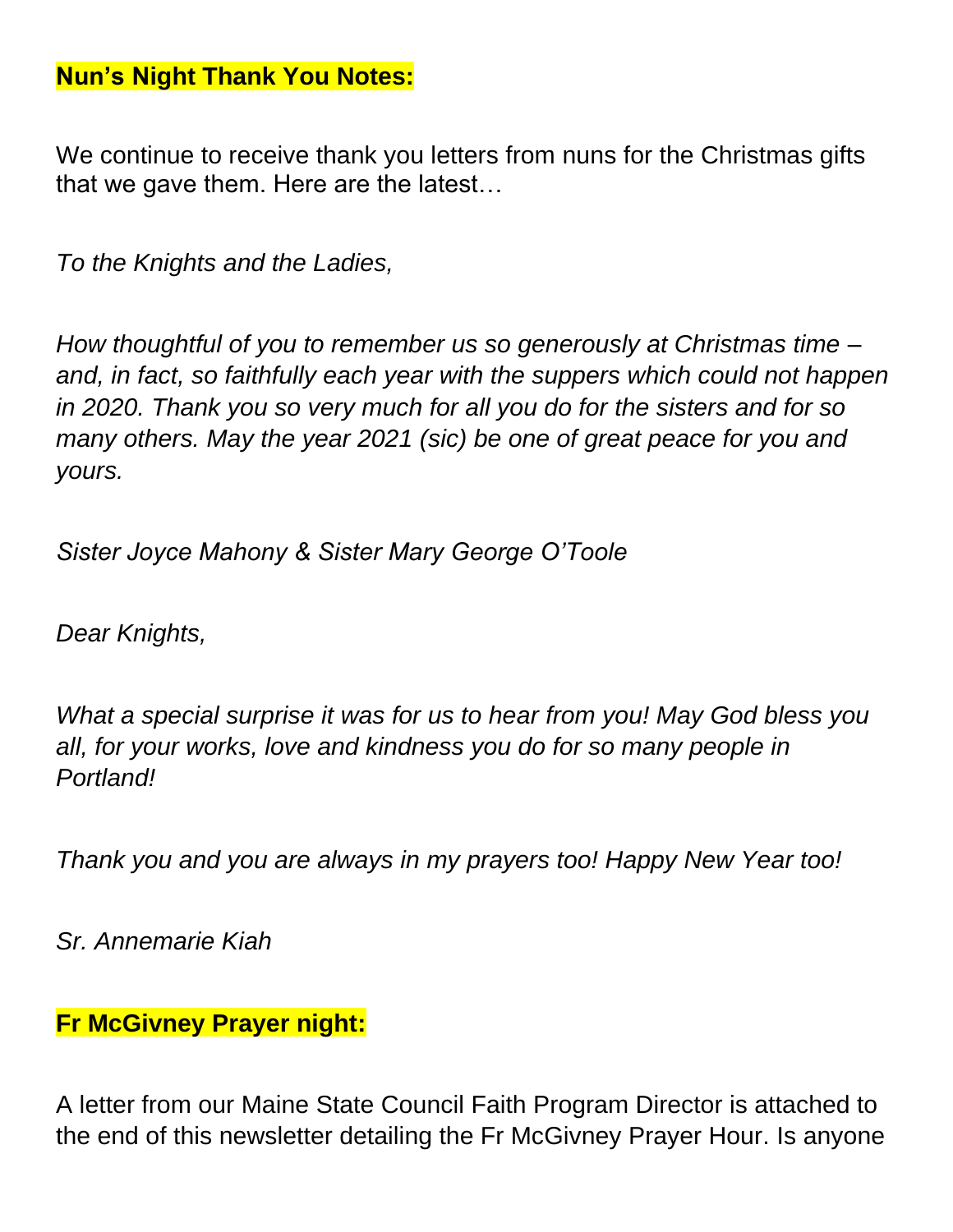in our council interested in leading this prayer hour? Contact Steve Capriola at **[sjcapri@maine.rr.com](mailto:sjcapri@maine.rr.com)** or **207-233-3565** for more information.

#### **Please Pray For:**

Those who are suffering from the COVID-19 virus…may they have a full and speedy recovery; for those who have lost a loved one during the pandemic…may they be consoled in their grief and sorrow; and for those who have passed away due to the pandemic…may they rest in peace with the Lord. Let us also pray for a quick end to the pandemic so we can get back to a normal life, which allows everyone the opportunity to attend mass and receive communion!

## **Quotes for Lent:**

"As Lent is the time for greater love, listen to Jesus' thirst…'Repent and believe' Jesus tells us. What are we to repent? Our indifference, our hardness of heart. What are we to believe? Jesus thirsts even now, in your heart and in the poor — He knows your weakness. He wants only your love, wants only the chance to love you." *St. Mother Teresa of Calcutta*

"Lent stimulates us to let the Word of God penetrate our life, and in this way to know the fundamental truth: who we are, where we come from, where we must go, what path we must take in life…" *Pope Benedict XVI*

#### **March Birthdays and Anniversaries:**

We send our best wishes to the following brother Knights celebrating a birthday this month: Christopher Brown, Louis Croce, Joseph Keeley, Peter Kelly, Michael L'Heureux, Albert Lappin, Sr., MRV Richard Malone, Philip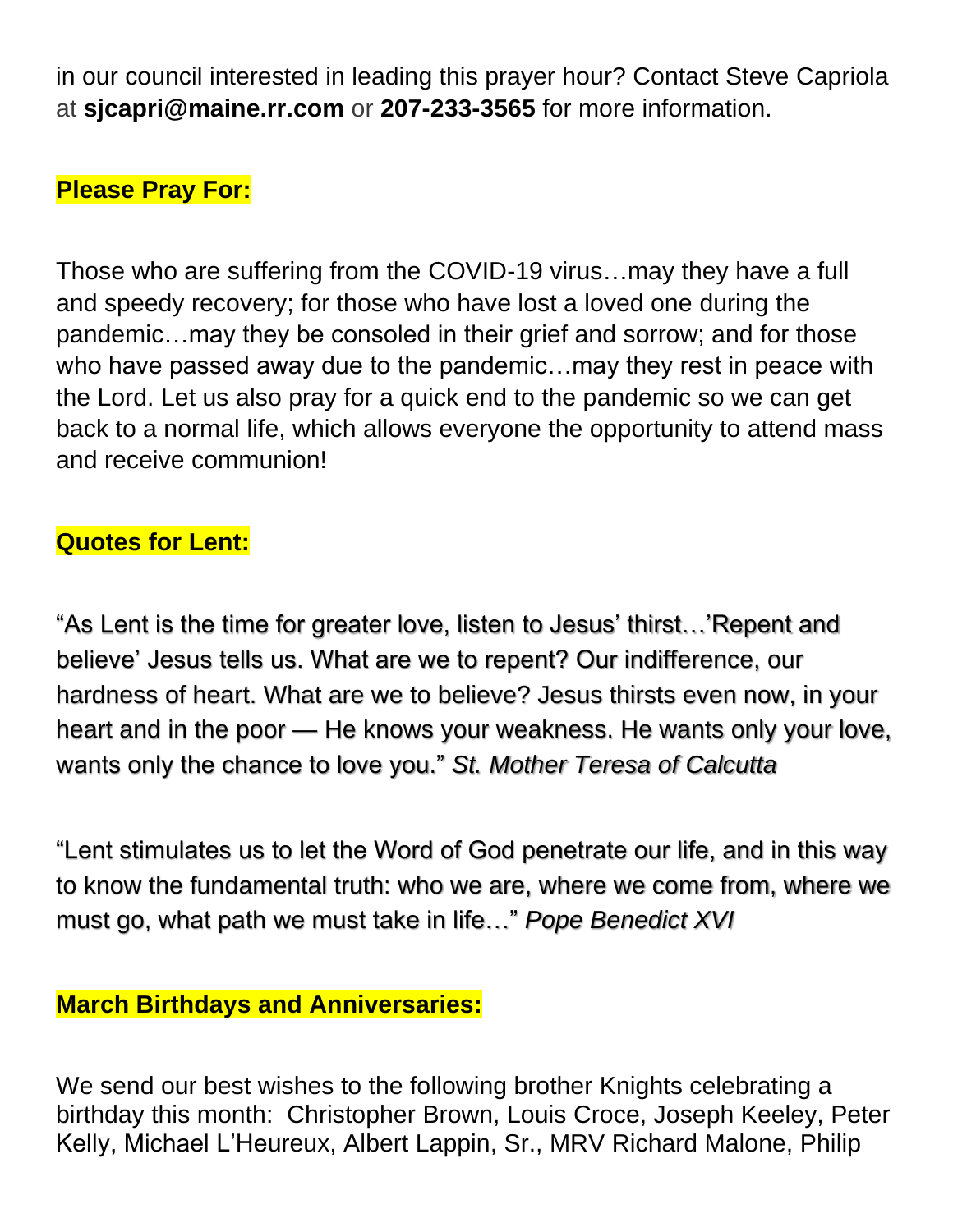Melanson, John Murphy, Marc Mutty, John Napolitano, Pasquale Napolitano, Brian Paradis and Timothy Thornton.

Those members celebrating the anniversary of becoming a Knight in the month of March include the following. Timothy Thornton (2<sup>nd</sup> anniversary of becoming a Knight); Bruno Napolitano and Patrick Tourville (3rd); Matthew Grassi and Anthony Napolitano (4<sup>th</sup>); Michael Atienza (5<sup>th</sup>); Tucker Pope (11<sup>th</sup>); Rev. James LaFontaine, Clarence Rhodes and William Welch (12<sup>th</sup>); James Drummond (13<sup>th</sup>); Robert Carignan (15<sup>th</sup>); Peter Kelly (21<sup>st</sup>); Dana Dumond, William McLaughlin and Jesse Senore (25<sup>th</sup>); Kevin DiDonato and Louis Savard (26<sup>th</sup>); James Conley, Peter Gribbin, Sr., Kevin Haley and Kent White  $(27<sup>th</sup>)$ ; Rev. Norman Comtois  $(45<sup>th</sup>)$ ; Rev. Raynold Thibodeau (53<sup>rd</sup>); John Joyce (56<sup>th</sup>); John Flaherty (59<sup>th</sup>); Charles Egan, Jr (65<sup>th</sup>); and John Murphy (74<sup>th</sup>).

Congratulations gentlemen!